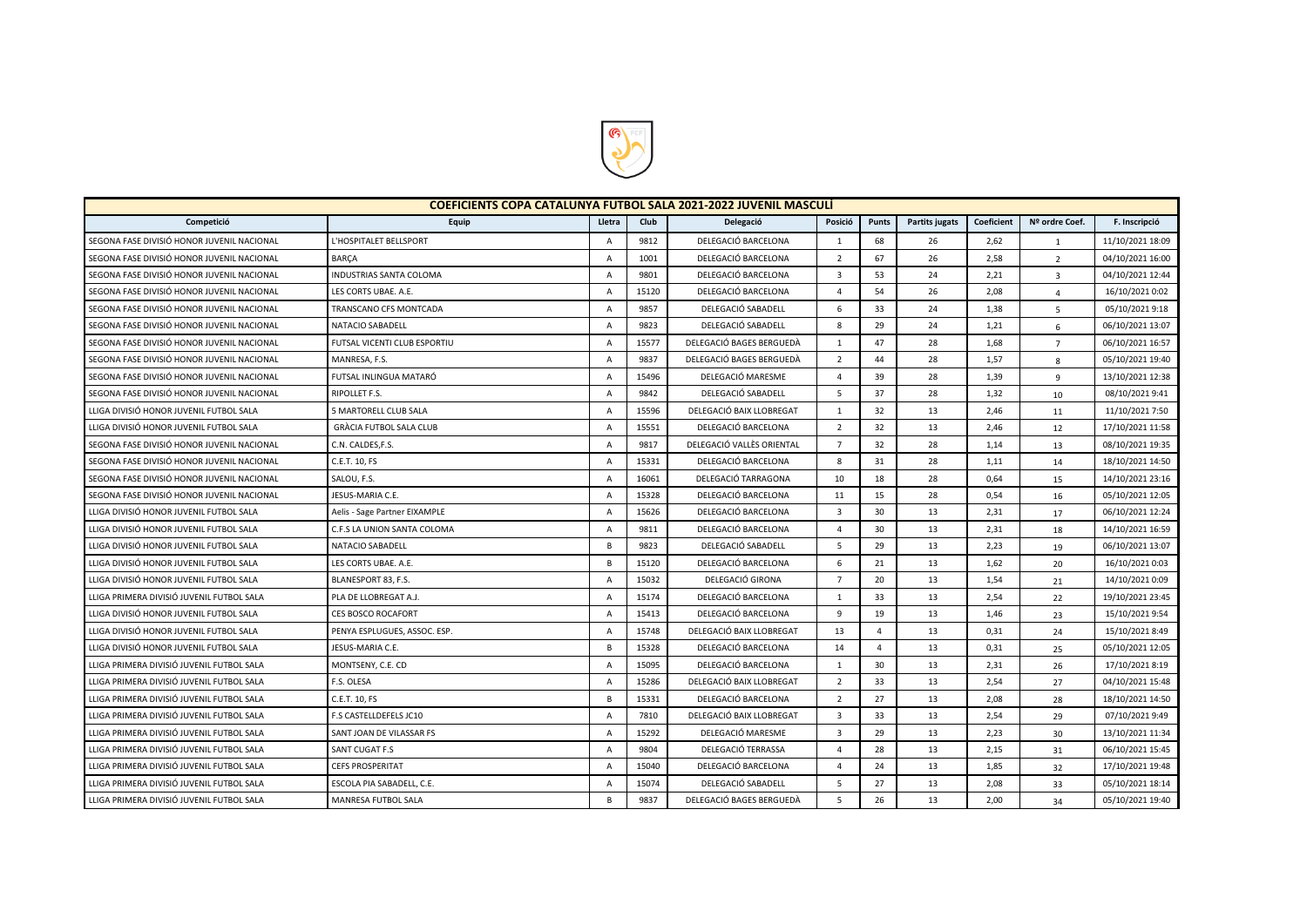| LLIGA PRIMERA DIVISIÓ JUVENIL FUTBOL SALA | ACCIÓ SANT MARTI ASSOC CC                 | A              | 15552 | DELEGACIÓ BARCELONA       | 5                       | 23                      | 13 | 1,77 | 35 | 17/10/2021 17:02 |
|-------------------------------------------|-------------------------------------------|----------------|-------|---------------------------|-------------------------|-------------------------|----|------|----|------------------|
| LLIGA PRIMERA DIVISIÓ JUVENIL FUTBOL SALA | <b>AECS L'HOSPITALET</b>                  | A              | 15378 | DELEGACIÓ BARCELONA       | 6                       | 23                      | 13 | 1,77 | 36 | 04/10/2021 14:07 |
| LLIGA PRIMERA DIVISIÓ JUVENIL FUTBOL SALA | C.E.F.S.MANLLEU                           | A              | 15585 | DELEGACIÓ OSONA           | 6                       | 21                      | 13 | 1,62 | 37 | 05/10/2021 17:08 |
| LLIGA PRIMERA DIVISIÓ JUVENIL FUTBOL SALA | SANT ANDREU, A.E.                         | A              | 9815  | DELEGACIÓ BARCELONA       | $\overline{7}$          | 19                      | 13 | 1,46 | 38 | 20/10/2021 16:32 |
| LLIGA PRIMERA DIVISIÓ JUVENIL FUTBOL SALA | CFS PALAU - PENYA BARCELONISTA            | A              | 15546 | DELEGACIÓ VALLÈS ORIENTAL | $\overline{7}$          | 18                      | 13 | 1,38 | 39 | 04/10/2021 18:51 |
| LLIGA PRIMERA DIVISIÓ JUVENIL FUTBOL SALA | CASTELLAR, F.S.                           | A              | 15644 | DELEGACIÓ SABADELL        | 8                       | 18                      | 13 | 1,38 | 40 | 13/10/2021 12:55 |
| LLIGA PRIMERA DIVISIÓ JUVENIL FUTBOL SALA | CERDANYOLA VALLES, F.C.                   | A              | 6283  | DELEGACIÓ SABADELL        | 8                       | 18                      | 13 | 1,38 | 41 | 14/10/2021 23:48 |
| LLIGA PRIMERA DIVISIÓ JUVENIL FUTBOL SALA | SANT JOAN DESPI C.F.S. AUTOESCOLA REQUENA | $\overline{A}$ | 15660 | DELEGACIÓ BAIX LLOBREGAT  | 8                       | 15                      | 13 | 1,15 | 42 | 04/10/2021 16:46 |
| LLIGA PRIMERA DIVISIÓ JUVENIL FUTBOL SALA | CASP, A.E.                                | $\overline{A}$ | 15435 | DELEGACIÓ BARCELONA       | $\overline{9}$          | 17                      | 13 | 1,31 | 43 | 19/10/2021 10:42 |
| LLIGA PRIMERA DIVISIÓ JUVENIL FUTBOL SALA | CFS LA UNION SANTA COLOMA                 | B              | 9811  | DELEGACIÓ BARCELONA       | 10                      | 14                      | 13 | 1,08 | 44 | 14/10/2021 16:58 |
| LLIGA SEGONA DIVISIÓ JUVENIL FUTBOL SALA  | Aelis - Sage Partner EIXAMPLE             | B              | 15626 | DELEGACIÓ BARCELONA       | 1                       | 39                      | 13 | 3,00 | 45 | 06/10/2021 12:27 |
| LLIGA SEGONA DIVISIÓ JUVENIL FUTBOL SALA  | SAFA ANOSDA SABADELL, C.F.S.              | A              | 2993  | DELEGACIÓ SABADELL        | 1                       | 36                      | 13 | 2,77 | 46 | 14/10/2021 22:27 |
| LLIGA SEGONA DIVISIÓ JUVENIL FUTBOL SALA  | FUTSAL CERVELLO C.E.                      | $\overline{A}$ | 15524 | DELEGACIÓ BAIX LLOBREGAT  | 1                       | 30                      | 11 | 2,73 | 47 | 11/10/2021 10:51 |
| LLIGA SEGONA DIVISIÓ JUVENIL FUTBOL SALA  | SANTVICENTI CLUB FUTBOL SALA              | A              | 15727 | DELEGACIÓ MARESME         | $\mathbf{1}$            | 35                      | 13 | 2,69 | 48 | 12/10/2021 17:54 |
| LLIGA SEGONA DIVISIÓ JUVENIL FUTBOL SALA  | SANTA COLOMA FUTSAL                       | A              | 15714 | DELEGACIÓ BARCELONA       | $\overline{2}$          | 34                      | 13 | 2,62 | 49 | 11/10/2021 16:15 |
| LLIGA SEGONA DIVISIÓ JUVENIL FUTBOL SALA  | <b>CFS MONTCADA</b>                       | B              | 9857  | DELEGACIÓ SABADELL        | $\overline{2}$          | 31                      | 13 | 2,38 | 50 | 05/10/2021 9:36  |
| LLIGA SEGONA DIVISIÓ JUVENIL FUTBOL SALA  | 5 MARTORELL CLUB SALA                     | B              | 15596 | DELEGACIÓ BAIX LLOBREGAT  | $\overline{2}$          | 26                      | 11 | 2,36 | 51 | 11/10/2021 7:51  |
| LLIGA SEGONA DIVISIÓ JUVENIL FUTBOL SALA  | FUTSAL SISTELABEL MATARÓ                  | B              | 15496 | DELEGACIÓ MARESME         | $\overline{2}$          | 30                      | 13 | 2,31 | 52 | 19/10/2021 11:26 |
| LLIGA SEGONA DIVISIÓ JUVENIL FUTBOL SALA  | JAKO - AEE INS MONTSERRAT                 | $\overline{A}$ | 15307 | DELEGACIÓ BARCELONA       | $\overline{2}$          | 29                      | 13 | 2,23 | 53 | 11/10/2021 21:26 |
| LLIGA SEGONA DIVISIÓ JUVENIL FUTBOL SALA  | MOLINS 99, C.F.S.                         | $\overline{A}$ | 15452 | DELEGACIÓ BAIX LLOBREGAT  | $\overline{2}$          | 25                      | 12 | 2,08 | 54 | 12/10/2021 13:06 |
| LLIGA PRIMERA DIVISIÓ JUVENIL FUTBOL SALA | BELLVER C.E.                              | A              | 15723 | DELEGACIÓ BAGES BERGUEDÀ  | 10                      | 12                      | 13 | 0,92 | 55 | 21/10/2021 12:47 |
| LLIGA PRIMERA DIVISIÓ JUVENIL FUTBOL SALA | ESPARREGUERA, C.F.S.                      | $\overline{A}$ | 15076 | DELEGACIÓ BAIX LLOBREGAT  | 11                      | 9                       | 13 | 0,69 | 56 | 14/10/2021 16:47 |
| LLIGA PRIMERA DIVISIÓ JUVENIL FUTBOL SALA | MARISTES SANTS LES CORTS, C.E.            | $\overline{A}$ | 15132 | DELEGACIÓ BARCELONA       | 12                      | $\overline{9}$          | 13 | 0,69 | 57 | 04/10/2021 13:01 |
| LLIGA PRIMERA DIVISIÓ JUVENIL FUTBOL SALA | <b>OLIMPIC FLORESTA</b>                   | $\overline{A}$ | 9828  | DELEGACIÓ TERRASSA        | 13                      | 11                      | 13 | 0,85 | 58 | 15/10/2021 14:06 |
| LLIGA PRIMERA DIVISIÓ JUVENIL FUTBOL SALA | CCR CASTELLDEFELS / COL. SANTO ÁNGEL      | $\overline{A}$ | 16142 | DELEGACIÓ BAIX LLOBREGAT  | 13                      | 8                       | 13 | 0,62 | 59 | 16/10/2021 15:40 |
| LLIGA PRIMERA DIVISIÓ JUVENIL FUTBOL SALA | FUTSAL ARENYS DE MAR                      | $\overline{A}$ | 16131 | DELEGACIÓ MARESME         | 13                      | 6                       | 13 | 0,46 | 60 | 05/10/2021 12:58 |
| LLIGA PRIMERA DIVISIÓ JUVENIL FUTBOL SALA | <b>CLUB GRÀCIA FUTBOL SALA</b>            | B              | 15551 | DELEGACIÓ BARCELONA       | 14                      | $\overline{4}$          | 13 | 0,31 | 61 | 17/10/2021 11:58 |
| LLIGA PRIMERA DIVISIÓ JUVENIL FUTBOL SALA | COLLBATÓ C.E.                             | $\overline{A}$ | 15302 | DELEGACIÓ BAIX LLOBREGAT  | 14                      | $\overline{\mathbf{3}}$ | 13 | 0,23 | 62 | 14/10/2021 19:31 |
| LLIGA SEGONA DIVISIÓ JUVENIL FUTBOL SALA  | VACARISSES, C.E.                          | $\overline{A}$ | 15243 | DELEGACIÓ TERRASSA        | $\overline{3}$          | 31                      | 13 | 2,38 | 63 | 13/10/2021 15:23 |
| LLIGA SEGONA DIVISIÓ JUVENIL FUTBOL SALA  | PURA BRASA RACING PINEDA FUTBOL SALA      | $\overline{A}$ | 16139 | DELEGACIÓ MARESME         | $\overline{\mathbf{3}}$ | 29                      | 13 | 2,23 | 64 | 10/10/2021 20:24 |
| LLIGA SEGONA DIVISIÓ JUVENIL FUTBOL SALA  | FUTSAL ATHLETIC VILATORRADA               | $\overline{A}$ | 15645 | DELEGACIÓ BAGES BERGUEDÀ  | $\overline{3}$          | 24                      | 11 | 2,18 | 65 | 05/10/2021 10:26 |
| LLIGA SEGONA DIVISIÓ JUVENIL FUTBOL SALA  | BADALONES ASSOCIACIÓ ESPORTIVA            | $\overline{A}$ | 15666 | DELEGACIÓ BARCELONA       | $\overline{4}$          | 26                      | 13 | 2,00 | 66 | 12/10/2021 22:46 |
| LLIGA SEGONA DIVISIÓ JUVENIL FUTBOL SALA  | THAU FisiocatSalut, C.E.                  | $\overline{A}$ | 2803  | DELEGACIÓ BARCELONA       | $\Delta$                | 24                      | 13 | 1,85 | 67 | 08/10/2021 14:37 |
| LLIGA SEGONA DIVISIÓ JUVENIL FUTBOL SALA  | UNIO F.S. MOLLET                          | $\overline{A}$ | 15325 | DELEGACIÓ VALLÈS ORIENTAL | - 5                     | 25                      | 13 | 1,92 | 68 | 05/10/2021 8:39  |
| LLIGA SEGONA DIVISIÓ JUVENIL FUTBOL SALA  | SANT SADURNI F.S.                         | $\overline{A}$ | 15408 | DELEGACIÓ PENEDÈS GARRAF  | 5                       | 21                      | 11 | 1,91 | 69 | 17/10/2021 18:43 |
| LLIGA SEGONA DIVISIÓ JUVENIL FUTBOL SALA  | ESCOLA PIA SABADELL, C.E.                 | B              | 15074 | DELEGACIÓ SABADELL        | 5                       | 24                      | 13 | 1,85 | 70 | 05/10/2021 18:14 |
| LLIGA SEGONA DIVISIÓ JUVENIL FUTBOL SALA  | CFS BARNARETOLS47 SANT BOI                | $\overline{A}$ | 15425 | DELEGACIÓ BAIX LLOBREGAT  | 5                       | 21                      | 12 | 1,75 | 71 | 20/10/2021 20:31 |
| LLIGA SEGONA DIVISIÓ JUVENIL FUTBOL SALA  | RAPID SANTA COLOMA, F.S.                  | <b>B</b>       | 15189 | DELEGACIÓ BARCELONA       | 5                       | 22                      | 13 | 1,69 | 72 | 09/10/2021 8:28  |
| LLIGA SEGONA DIVISIÓ JUVENIL FUTBOL SALA  | GRUPS ARRAHONA F.S.C.                     | $\overline{A}$ | 9855  | DELEGACIÓ SABADELL        | 6                       | 24                      | 13 | 1,85 | 73 | 04/10/2021 17:49 |
| LLIGA SEGONA DIVISIÓ JUVENIL FUTBOL SALA  | C.E.T. 10, FS                             | C              | 15331 | DELEGACIÓ BARCELONA       | 6                       | 22                      | 13 | 1,69 | 74 | 04/10/2021 13:54 |
| LLIGA SEGONA DIVISIÓ JUVENIL FUTBOL SALA  | SANTA COLOMA FUTSAL                       | R              | 15714 | DELEGACIÓ BARCELONA       | 6                       | 22                      | 13 | 1.69 | 75 | 11/10/2021 16:15 |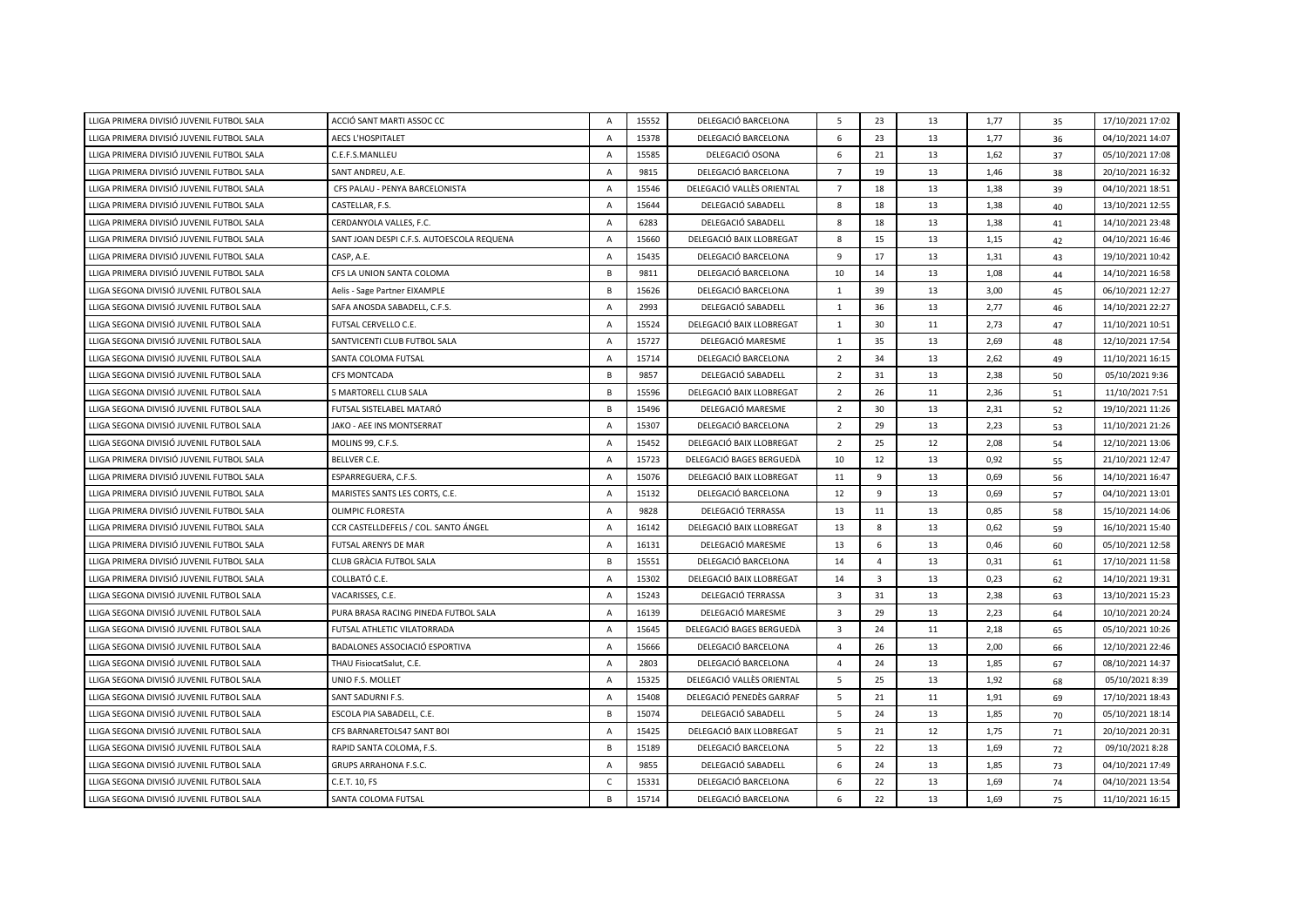| LLIGA SEGONA DIVISIÓ JUVENIL FUTBOL SALA  | SANT JOAN DESPI C.F.S. MIDAS                    | $\overline{B}$ | 15660 | DELEGACIÓ BAIX LLOBREGAT  | 6                       | 19             | 12 | 1,58 | 76  | 04/10/2021 16:49 |
|-------------------------------------------|-------------------------------------------------|----------------|-------|---------------------------|-------------------------|----------------|----|------|-----|------------------|
| LLIGA SEGONA DIVISIÓ JUVENIL FUTBOL SALA  | <b>FS MONTBUI</b>                               | $\overline{A}$ | 15351 | DELEGACIÓ ANOIA           | 6                       | 14             | 11 | 1,27 | 77  | 08/10/2021 18:18 |
| LLIGA SEGONA DIVISIÓ JUVENIL FUTBOL SALA  | CAN CUYAS A.D., F.S.                            | $\overline{A}$ | 15015 | DELEGACIÓ SABADELL        | $\overline{7}$          | 23             | 13 | 1,77 | 78  | 15/10/2021 0:26  |
| LLIGA SEGONA DIVISIÓ JUVENIL FUTBOL SALA  | UNIO F.S. MOLLET                                | $\overline{B}$ | 15325 | DELEGACIÓ VALLÈS ORIENTAL | $\overline{7}$          | 22             | 13 | 1,69 | 79  | 05/10/2021 8:40  |
| LLIGA SEGONA DIVISIÓ JUVENIL FUTBOL SALA  | FS CASTELLDEFELS Catalana Occidente Chema Espín | B              | 7810  | DELEGACIÓ BAIX LLOBREGAT  | $\overline{7}$          | 19             | 12 | 1,58 | 80  | 07/10/2021 9:49  |
| LLIGA SEGONA DIVISIÓ JUVENIL FUTBOL SALA  | RAPID SANTA COLOMA, F.S.                        | $\overline{A}$ | 15189 | DELEGACIÓ BARCELONA       | $\overline{7}$          | 17             | 13 | 1,31 | 81  | 09/10/2021 8:29  |
| LLIGA SEGONA DIVISIÓ JUVENIL FUTBOL SALA  | LA NOVA ESQUERRA C.F.                           | $\overline{A}$ | 15690 | DELEGACIÓ BARCELONA       | 8                       | 18             | 12 | 1,50 | 82  | 05/10/2021 11:19 |
| LLIGA SEGONA DIVISIÓ JUVENIL FUTBOL SALA  | C.E. ATHLETIC TORRE ROJA                        | $\overline{A}$ | 15720 | DELEGACIÓ BAIX LLOBREGAT  | 8                       | 16             | 12 | 1,33 | 83  | 05/10/2021 13:22 |
| LLIGA SEGONA DIVISIÓ JUVENIL FUTBOL SALA  | FUNDACIÓ TERRASSA F.C. 1906                     | $\overline{A}$ | 6569  | DELEGACIÓ TERRASSA        | 8                       | 17             | 13 | 1,31 | 84  | 15/10/2021 18:43 |
| LLIGA SEGONA DIVISIÓ JUVENIL FUTBOL SALA  | ABRERA CLUB ESPORTIU                            | $\overline{A}$ | 15534 | DELEGACIÓ BAIX LLOBREGAT  | 8                       | 10             | 11 | 0,91 | 85  | 18/10/2021 15:43 |
| LLIGA SEGONA DIVISIÓ JUVENIL FUTBOL SALA  | IPSE EL PILAR, C.E.                             | $\overline{A}$ | 15355 | DELEGACIÓ BARCELONA       | 9                       | 15             | 12 | 1,25 | 86  | 07/10/2021 10:00 |
| LLIGA SEGONA DIVISIÓ JUVENIL FUTBOL SALA  | <b>SAFA HORTA</b>                               | $\overline{A}$ | 15642 | DELEGACIÓ BARCELONA       | 9                       | 14             | 13 | 1,08 | 87  | 14/10/2021 12:44 |
| LLIGA SEGONA DIVISIÓ JUVENIL FUTBOL SALA  | PALAU SOLITA I PLEGAMANS CFS 2007               | B              | 15546 | DELEGACIÓ VALLÈS ORIENTAL | 9                       | 13             | 13 | 1,00 | 88  | 04/10/2021 18:52 |
| LLIGA SEGONA DIVISIÓ JUVENIL FUTBOL SALA  | NATACIO SABADELL                                | $\mathsf{C}$   | 9823  | DELEGACIÓ SABADELL        | 9                       | 13             | 13 | 1,00 | 89  | 06/10/2021 13:07 |
| LLIGA SEGONA DIVISIÓ JUVENIL FUTBOL SALA  | ESCOLA DAINA ISARD ASS. ESPORT.                 | A              | 15591 | DELEGACIÓ BAIX LLOBREGAT  | 9                       | 8              | 11 | 0,73 | 90  | 14/10/2021 21:48 |
| LLIGA SEGONA DIVISIÓ JUVENIL FUTBOL SALA  | CASP, A.E.                                      | B              | 15435 | DELEGACIÓ BARCELONA       | 10                      | 15             | 13 | 1,15 | 91  | 19/10/2021 10:42 |
| LLIGA SEGONA DIVISIÓ JUVENIL FUTBOL SALA  | <b>CSC FUTSAL</b>                               | A              | 15702 | DELEGACIÓ BARCELONA       | 10                      | 13             | 12 | 1,08 | 92  | 05/10/2021 18:22 |
| LLIGA SEGONA DIVISIÓ JUVENIL FUTBOL SALA  | SANT ANDREU, A.E.                               | B              | 9815  | DELEGACIÓ BARCELONA       | 10                      | 12             | 13 | 0,92 | 93  | 20/10/2021 16:31 |
| LLIGA SEGONA DIVISIÓ JUVENIL FUTBOL SALA  | VALLIRANA A.E.                                  | A              | 15400 | DELEGACIÓ BAIX LLOBREGAT  | 10                      | 8              | 11 | 0,73 | 94  | 20/10/2021 17:13 |
| LLIGA SEGONA DIVISIÓ JUVENIL FUTBOL SALA  | OLIMPIC FLORESTA                                | B              | 9828  | DELEGACIÓ TERRASSA        | 11                      | 12             | 13 | 0,92 | 95  | 15/10/2021 14:06 |
| LLIGA SEGONA DIVISIÓ JUVENIL FUTBOL SALA  | CE MARISTES RUBI                                | A              | 15744 | DELEGACIÓ TERRASSA        | 11                      | 5              | 11 | 0,45 | 96  | 17/10/2021 17:57 |
| LLIGA TERCERA DIVISIÓ JUVENIL FUTBOL SALA | FUTSAL CERVELLO C.E.                            | <b>B</b>       | 15524 | DELEGACIÓ BAIX LLOBREGAT  | 1                       | 30             | 10 | 3.00 | 97  | 11/10/2021 10:52 |
| LLIGA TERCERA DIVISIÓ JUVENIL FUTBOL SALA | BADALONES ASSOCIACIÓ ESPORTIVA                  | $\mathsf{C}$   | 15666 | DELEGACIÓ BARCELONA       | $\mathbf{1}$            | 26             | 10 | 2,60 | 98  | 12/10/2021 22:47 |
| LLIGA TERCERA DIVISIÓ JUVENIL FUTBOL SALA | CFS JORDI SANCHEZ                               | $\overline{A}$ | 15704 | DELEGACIÓ BARCELONA       | 1                       | 28             | 11 | 2,55 | 99  | 13/10/2021 16:52 |
| LLIGA TERCERA DIVISIÓ JUVENIL FUTBOL SALA | PINEDA DE MAR, F.S.                             | $\overline{A}$ | 16427 | DELEGACIÓ MARESME         | $\overline{1}$          | 22             | 9  | 2,44 | 100 | 15/10/2021 10:45 |
| LLIGA TERCERA DIVISIÓ JUVENIL FUTBOL SALA | SANT QUIRZE DEL VALLES, FUTSAL                  | $\overline{A}$ | 15756 | DELEGACIÓ SABADELL        | 1                       | 22             | 10 | 2,20 | 101 | 17/10/2021 8:43  |
| LLIGA TERCERA DIVISIÓ JUVENIL FUTBOL SALA | <b>CFS SANT CLIMENT</b>                         | $\overline{A}$ | 15432 | DELEGACIÓ BAIX LLOBREGAT  | $\overline{2}$          | 22             | 9  | 2,44 | 102 | 11/10/2021 13:06 |
| LLIGA TERCERA DIVISIÓ JUVENIL FUTBOL SALA | AELIS - SAGE PARTNER EIXAMPLE                   | C              | 15626 | DELEGACIÓ BARCELONA       | $\overline{2}$          | 21             | 9  | 2,33 | 103 | 06/10/2021 12:25 |
| LLIGA TERCERA DIVISIÓ JUVENIL FUTBOL SALA | PARETS, F.S.                                    | $\overline{A}$ | 15168 | DELEGACIÓ VALLÈS ORIENTAL | $\overline{2}$          | 22             | 10 | 2,20 | 104 | 13/10/2021 13:02 |
| LLIGA TERCERA DIVISIÓ JUVENIL FUTBOL SALA | SANT JOAN DE VILASSAR FS                        | <b>B</b>       | 15292 | DELEGACIÓ MARESME         | $\overline{2}$          | 19             | 9  | 2,11 | 105 | 13/10/2021 11:35 |
| LLIGA SEGONA DIVISIÓ JUVENIL FUTBOL SALA  | BABAR A.E.                                      | $\overline{A}$ | 15414 | DELEGACIÓ BARCELONA       | 12                      | 9              | 13 | 0,69 | 106 | 05/10/2021 18:19 |
| LLIGA SEGONA DIVISIÓ JUVENIL FUTBOL SALA  | C.F.S.PREMIÀ DE DALT                            | $\overline{A}$ | 16150 | DELEGACIÓ MARESME         | 12                      | 5              | 13 | 0,38 | 107 | 12/10/2021 19:07 |
| LLIGA SEGONA DIVISIÓ JUVENIL FUTBOL SALA  | F.S. OLESA                                      | B              | 15286 | DELEGACIÓ BAIX LLOBREGAT  | 12                      | $\overline{4}$ | 11 | 0,36 | 108 | 04/10/2021 15:48 |
| LLIGA SEGONA DIVISIÓ JUVENIL FUTBOL SALA  | CFS CASTELLTERÇOL                               | $\overline{A}$ | 15606 | DELEGACIÓ VALLÈS ORIENTAL | 13                      | 5              | 13 | 0,38 | 109 | 11/10/2021 11:21 |
| LLIGA SEGONA DIVISIÓ JUVENIL FUTBOL SALA  | <b>CEFS PROSPERITAT</b>                         | B              | 15040 | DELEGACIÓ BARCELONA       | 14                      | $\overline{4}$ | 13 | 0,31 | 110 | 17/10/2021 19:49 |
| LLIGA TERCERA DIVISIÓ JUVENIL FUTBOL SALA | BADALONES ASSOCIACIÓ ESPORTIVA                  | B              | 15666 | DELEGACIÓ BARCELONA       | $\overline{\mathbf{3}}$ | 23             | 11 | 2,09 | 111 | 12/10/2021 22:46 |
| LLIGA TERCERA DIVISIÓ JUVENIL FUTBOL SALA | VALL DE TENES CF. SALA                          | $\overline{A}$ | 15244 | DELEGACIÓ VALLÈS ORIENTAL | $\overline{\mathbf{3}}$ | 18             | 9  | 2,00 | 112 | 17/10/2021 20:09 |
| LLIGA TERCERA DIVISIÓ JUVENIL FUTBOL SALA | FUTSAL POLARIS FORT PIENC                       | A              | 15706 | DELEGACIÓ BARCELONA       | $\overline{3}$          | 19             | 10 | 1,90 | 113 | 11/10/2021 17:05 |
| LLIGA TERCERA DIVISIÓ JUVENIL FUTBOL SALA | SANT CUGAT, A.E.K.                              | A              | 15201 | DELEGACIÓ PENEDÈS GARRAF  | $\overline{\mathbf{3}}$ | 16             | 10 | 1,60 | 114 | 15/10/2021 17:28 |
| LLIGA TERCERA DIVISIÓ JUVENIL FUTBOL SALA | FUTSAL POLARIS FORT PIENC                       | B              | 15706 | DELEGACIÓ BARCELONA       | $\overline{4}$          | 17             | 9  | 1,89 | 115 | 11/10/2021 17:04 |
| LLIGA TERCERA DIVISIÓ JUVENIL FUTBOL SALA | LES GLORIES 2014 CLUB FUTBOL SALA               | A              | 15697 | DELEGACIÓ BARCELONA       | $\overline{4}$          | 18             | 10 | 1,80 | 116 | 20/10/2021 7:17  |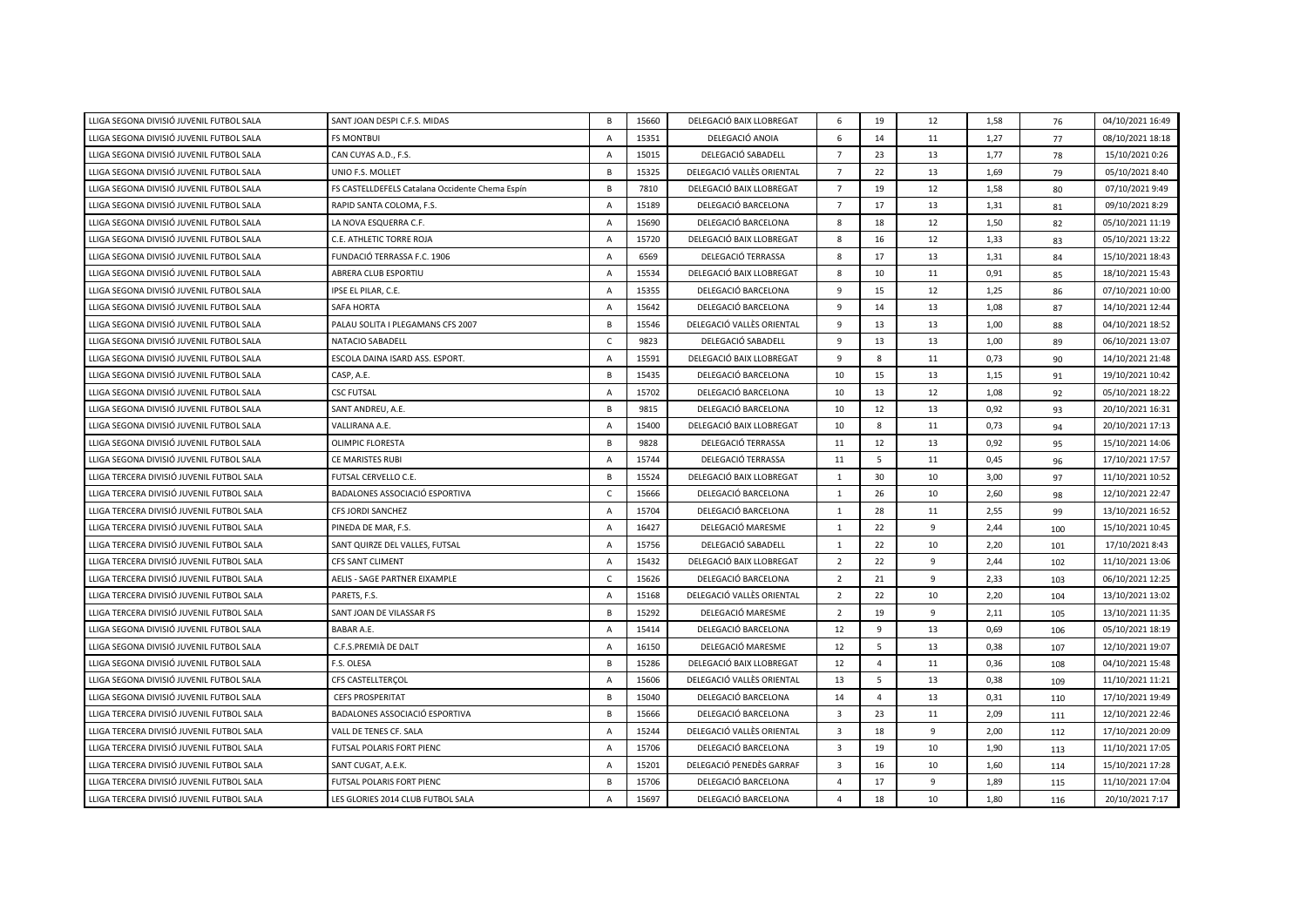| LLIGA TERCERA DIVISIÓ JUVENIL FUTBOL SALA | DOSRIUS MARESME CLUB FUTBOL                     | A              | 15361 | DELEGACIÓ MARESME         | 5              | 15             | 9   | 1,67 | 117 | 15/10/2021 20:39 |
|-------------------------------------------|-------------------------------------------------|----------------|-------|---------------------------|----------------|----------------|-----|------|-----|------------------|
| LLIGA TERCERA DIVISIÓ JUVENIL FUTBOL SALA | ESCOLA FSCIUTAT GRANOLLERS                      | $\overline{A}$ | 15514 | DELEGACIÓ VALLÈS ORIENTAL | 6              | 13             | 9   | 1,44 | 118 | 05/10/2021 12:26 |
| LLIGA TERCERA DIVISIÓ JUVENIL FUTBOL SALA | <b>SAFA HORTA</b>                               | B              | 15642 | DELEGACIÓ BARCELONA       | 6              | 13             | 10  | 1,30 | 119 | 14/10/2021 12:44 |
| LLIGA TERCERA DIVISIÓ JUVENIL FUTBOL SALA | GRÀCIA FUTBOL SALA CLUB                         | C              | 15551 | DELEGACIÓ BARCELONA       | 6              | 9              | 9   | 1,00 | 120 | 17/10/2021 11:58 |
| LLIGA TERCERA DIVISIÓ JUVENIL FUTBOL SALA | PARETS, F.S.                                    | B              | 15168 | DELEGACIÓ VALLÈS ORIENTAL | $\overline{7}$ | 8              | 9   | 0,89 | 121 | 13/10/2021 13:02 |
| LLIGA TERCERA DIVISIÓ JUVENIL FUTBOL SALA | SANT SADURNI F.S.                               | B              | 15408 | DELEGACIÓ PENEDÈS GARRAF  | 9              | 12             | 10  | 1,20 | 122 | 17/10/2021 18:43 |
| LLIGA TERCERA DIVISIÓ JUVENIL FUTBOL SALA | SANTVICENTI CLUB FUTBOL SALA                    | B              | 15727 | DELEGACIÓ MARESME         | 9              | $\overline{4}$ | 9   | 0,44 | 123 | 12/10/2021 17:55 |
| LLIGA TERCERA DIVISIÓ JUVENIL FUTBOL SALA | PALLEJA, F.S.                                   | A              | 15165 | DELEGACIÓ BAIX LLOBREGAT  | 9              | $\overline{4}$ | 9   | 0,44 | 124 | 08/10/2021 13:52 |
| LLIGA TERCERA DIVISIÓ JUVENIL FUTBOL SALA | JAKO - AEE INS MONTSERRAT                       | B              | 15307 | DELEGACIÓ BARCELONA       | 10             | $\overline{4}$ | 9   | 0,44 | 125 | 11/10/2021 21:26 |
| LLIGA TERCERA DIVISIÓ JUVENIL FUTBOL SALA | CASTELLAR F.S.                                  | B              | 15644 | DELEGACIÓ SABADELL        | 10             | $\overline{4}$ | 10  | 0,40 | 126 | 13/10/2021 12:56 |
| LLIGA TERCERA DIVISIÓ JUVENIL FUTBOL SALA | SANTA COLOMA FUTSAL                             | $\mathsf{C}$   | 15714 | DELEGACIÓ BARCELONA       | 11             | 6              | 10  | 0,60 | 127 | 11/10/2021 16:15 |
| LLIGA TERCERA DIVISIÓ JUVENIL FUTBOL SALA | OAR GRÀCIA SBD E.F.                             | A              | 6468  | DELEGACIÓ SABADELL        | 11             | $\overline{2}$ | 11  | 0,18 | 128 | 07/10/2021 11:58 |
| LLIGA TERCERA DIVISIÓ JUVENIL FUTBOL SALA | MOLINS 99, C.F.S.                               | B              | 15452 | DELEGACIÓ BAIX LLOBREGAT  | 11             | $\mathbf 0$    | 10  | 0,00 | 129 | 12/10/2021 13:06 |
| LLIGA TERCERA DIVISIÓ JUVENIL FUTBOL SALA | FUNDACIÓ TERRASSA FC 1906                       | B              | 6569  | DELEGACIÓ TERRASSA        | 12             | $\mathbf{1}$   | 11  | 0,09 | 130 | 15/10/2021 18:44 |
| LLIGA TERCERA DIVISIÓ JUVENIL FUTBOL SALA | VALLIRANA A.E. "B"                              | B              | 15400 | DELEGACIÓ BAIX LLOBREGAT  | nou            | nou            | nou | nou  | 131 | 20/10/2021 17:13 |
| LLIGA TERCERA DIVISIÓ JUVENIL FUTBOL SALA | EL ATICO FUTBOL SALA C. "A"                     | $\overline{A}$ | 15772 | DELEGACIÓ SABADELL        | nou            | nou            | nou | nou  | 132 | 18/10/2021 16:29 |
| LLIGA TERCERA DIVISIÓ JUVENIL FUTBOL SALA | BUFALA, C.F. "B"                                | B              | 1140  | DELEGACIÓ BARCELONA       | nou            | nou            | nou | nou  | 133 | 18/10/2021 16:05 |
| LLIGA TERCERA DIVISIÓ JUVENIL FUTBOL SALA | SPORT SALA STA. PERPETUA "B"                    | $\overline{B}$ | 15211 | DELEGACIÓ VALLÈS ORIENTAL | nou            | nou            | nou | nou  | 134 | 17/10/2021 19:25 |
| LLIGA TERCERA DIVISIÓ JUVENIL FUTBOL SALA | SANT SADURNI F.S. "C"                           | C              | 15408 | DELEGACIÓ PENEDÈS GARRAF  | nou            | nou            | nou | nou  | 135 | 17/10/2021 18:44 |
| LLIGA TERCERA DIVISIÓ JUVENIL FUTBOL SALA | SANT QUIRZE DEL VALLES, FUTSAL "B"              | $\overline{B}$ | 15756 | DELEGACIÓ SABADELL        | nou            | nou            | nou | nou  | 136 | 17/10/2021 8:43  |
| LLIGA TERCERA DIVISIÓ JUVENIL FUTBOL SALA | MONTSENY, C.E.CD "B"                            | $\overline{B}$ | 15095 | DELEGACIÓ BARCELONA       | nou            | nou            | nou | nou  | 137 | 17/10/2021 8:21  |
| LLIGA TERCERA DIVISIÓ JUVENIL FUTBOL SALA | ESCOLA FUTBOL SALA JORDI TORRAS SANT VICENÇ "A" | $\overline{A}$ | 15701 | DELEGACIÓ BAIX LLOBREGAT  | nou            | nou            | nou | nou  | 138 | 17/10/2021 0:44  |
| LLIGA TERCERA DIVISIÓ JUVENIL FUTBOL SALA | F.S.PRAT BAR LA TERRAZA ALCALA "B"              | $\overline{B}$ | 15750 | DELEGACIÓ BAIX LLOBREGAT  | nou            | nou            | nou | nou  | 139 | 16/10/2021 17:37 |
| LLIGA TERCERA DIVISIÓ JUVENIL FUTBOL SALA | LES CORTS UBAE. A.E "C"                         | $\mathsf{C}$   | 15120 | DELEGACIÓ BARCELONA       | nou            | nou            | nou | nou  | 140 | 16/10/2021 0:21  |
| LLIGA TERCERA DIVISIÓ JUVENIL FUTBOL SALA | SANT CUGAT, A.E.K. "B"                          | B              | 15201 | DELEGACIÓ PENEDÈS GARRAF  | nou            | nou            | nou | nou  | 141 | 15/10/2021 17:28 |
| LLIGA TERCERA DIVISIÓ JUVENIL FUTBOL SALA | A.E. MONTORNES FUTBOL SALA. "A"                 | $\overline{A}$ | 15510 | DELEGACIÓ VALLÈS ORIENTAL | nou            | nou            | nou | nou  | 142 | 15/10/2021 10:49 |
| LLIGA TERCERA DIVISIÓ JUVENIL FUTBOL SALA | CERDANYOLA VALLES, F.C. "B'                     | <b>B</b>       | 6283  | DELEGACIÓ SABADELL        | nou            | nou            | nou | nou  | 143 | 14/10/2021 23:47 |
| LLIGA TERCERA DIVISIÓ JUVENIL FUTBOL SALA | COLLBATO, C.E. "B"                              | $\overline{B}$ | 15302 | DELEGACIÓ BAIX LLOBREGAT  | nou            | nou            | nou | nou  | 144 | 14/10/2021 19:31 |
| LLIGA TERCERA DIVISIÓ JUVENIL FUTBOL SALA | ESCOLA FUTBOL SALA VILANOVA "A"                 | $\overline{A}$ | 15249 | DELEGACIÓ ANOIA           | nou            | nou            | nou | nou  | 145 | 14/10/2021 15:59 |
| LLIGA TERCERA DIVISIÓ JUVENIL FUTBOL SALA | PARETS, F.S. "C"                                | $\mathsf{C}$   | 15168 | DELEGACIÓ VALLÈS ORIENTAL | nou            | nou            | nou | nou  | 146 | 13/10/2021 13:02 |
| LLIGA TERCERA DIVISIÓ JUVENIL FUTBOL SALA | SANT JOAN DE VILASSAR FS "C"                    | $\mathsf{C}$   | 15292 | DELEGACIÓ MARESME         | nou            | nou            | nou | nou  | 147 | 13/10/2021 11:35 |
| LLIGA TERCERA DIVISIÓ JUVENIL FUTBOL SALA | C.F.S.PREMIÀ DE DALT "B"                        | $\overline{B}$ | 16150 | DELEGACIÓ MARESME         | nou            | nou            | nou | nou  | 148 | 12/10/2021 19:07 |
| LLIGA TERCERA DIVISIÓ JUVENIL FUTBOL SALA | C.D. MASNOU FUTSAL "A"                          | $\overline{A}$ | 1039  | DELEGACIÓ MARESME         | nou            | nou            | nou | nou  | 149 | 12/10/2021 18:54 |
| LLIGA TERCERA DIVISIÓ JUVENIL FUTBOL SALA | 5 MARTORELL CLUB SALA "C"                       | C              | 15596 | DELEGACIÓ BAIX LLOBREGAT  | nou            | nou            | nou | nou  | 150 | 11/10/2021 7:51  |
| LLIGA TERCERA DIVISIÓ JUVENIL FUTBOL SALA | BUFALA, C.F. "A"                                | $\overline{A}$ | 1140  | DELEGACIÓ BARCELONA       | nou            | nou            | nou | nou  | 151 | 11/10/2021 16:41 |
| LLIGA TERCERA DIVISIÓ JUVENIL FUTBOL SALA | SANT ANDREU DE LA BARCA, C.F.S. "A"             | $\overline{A}$ | 9839  | DELEGACIÓ BAIX LLOBREGAT  | nou            | nou            | nou | nou  | 152 | 11/10/2021 14:42 |
| LLIGA TERCERA DIVISIÓ JUVENIL FUTBOL SALA | SANT ANDREU DE LA BARCA.C.F.S. "B"              | B              | 9839  | DELEGACIÓ BAIX LLOBREGAT  | nou            | nou            | nou | nou  | 153 | 11/10/2021 14:42 |
| LLIGA TERCERA DIVISIÓ JUVENIL FUTBOL SALA | PLATENSE VILANOVA I LA GELTRÚ "A"               | $\overline{A}$ | 15675 | DELEGACIÓ PENEDÈS GARRAF  | nou            | nou            | nou | nou  | 154 | 10/10/2021 22:19 |
| LLIGA TERCERA DIVISIÓ JUVENIL FUTBOL SALA | PURA BRASA RACING PINEDA "B"                    | B              | 16139 | DELEGACIÓ MARESME         | nou            | nou            | nou | nou  | 155 | 10/10/2021 20:24 |
| LLIGA TERCERA DIVISIÓ JUVENIL FUTBOL SALA | EUROPA, C.E. "A"                                | $\overline{A}$ | 1011  | DELEGACIÓ BARCELONA       | nou            | nou            | nou | nou  | 156 | 08/10/2021 19:55 |
| LLIGA TERCERA DIVISIÓ JUVENIL FUTBOL SALA | EUROPA, C.E. "B"                                | <b>B</b>       | 1011  | DELEGACIÓ BARCELONA       | nou            | nou            | nou | nou  | 157 | 08/10/2021 19:55 |